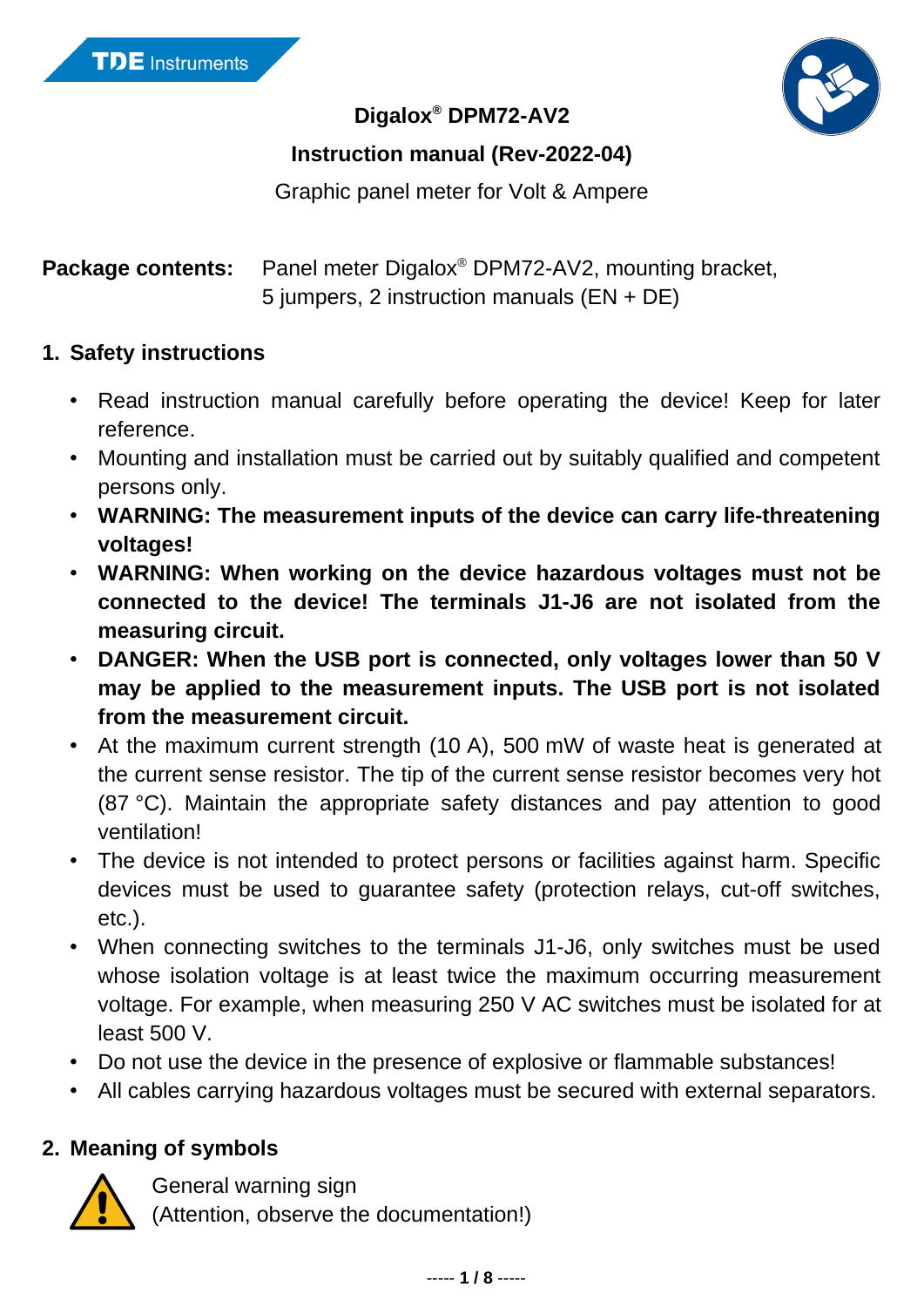### **3. Intended use**

- Measurement of current, voltage and frequency in the specified measuring ranges.
- Indoor use non condensing, non corrosive.
- Panel mounting.
- In operation, supply the device preferably via screw terminals with 12 to 24 V AC/DC instead of via USB.
- Failure to comply with these instructions will void all guarantee and warranty.

## **4. Description**

The measurement types volt AC/DC, ampere AC/DC, frequency and 5 A or 1 A for current transformer are supported. The unit can be switched between different measurement modes via an external switch. Minimum and maximum values are recorded. They can be displayed and reset using an external switch. Measured values are recorded over a time span of 36 seconds up to 14 days. The time base as well as the display of the measuring history can be switched by an external switch. The measured values remain stored as long as the device is supplied with voltage.

With the additionally available USB interface the following parameters can be adjusted using the configuration software "Digalox® Manager": scale endpoint, scale caption, display style (pointer, tachometer, bar graph, and more), splash image, and more. Recorded measurement values can be read and a continuous transmission of measurement values can be enabled. Using the software, values can be viewed and exported as CSV file.

Visit **[www.digalox.com](http://www.digalox.com/)** to download the software "Digalox® Manager".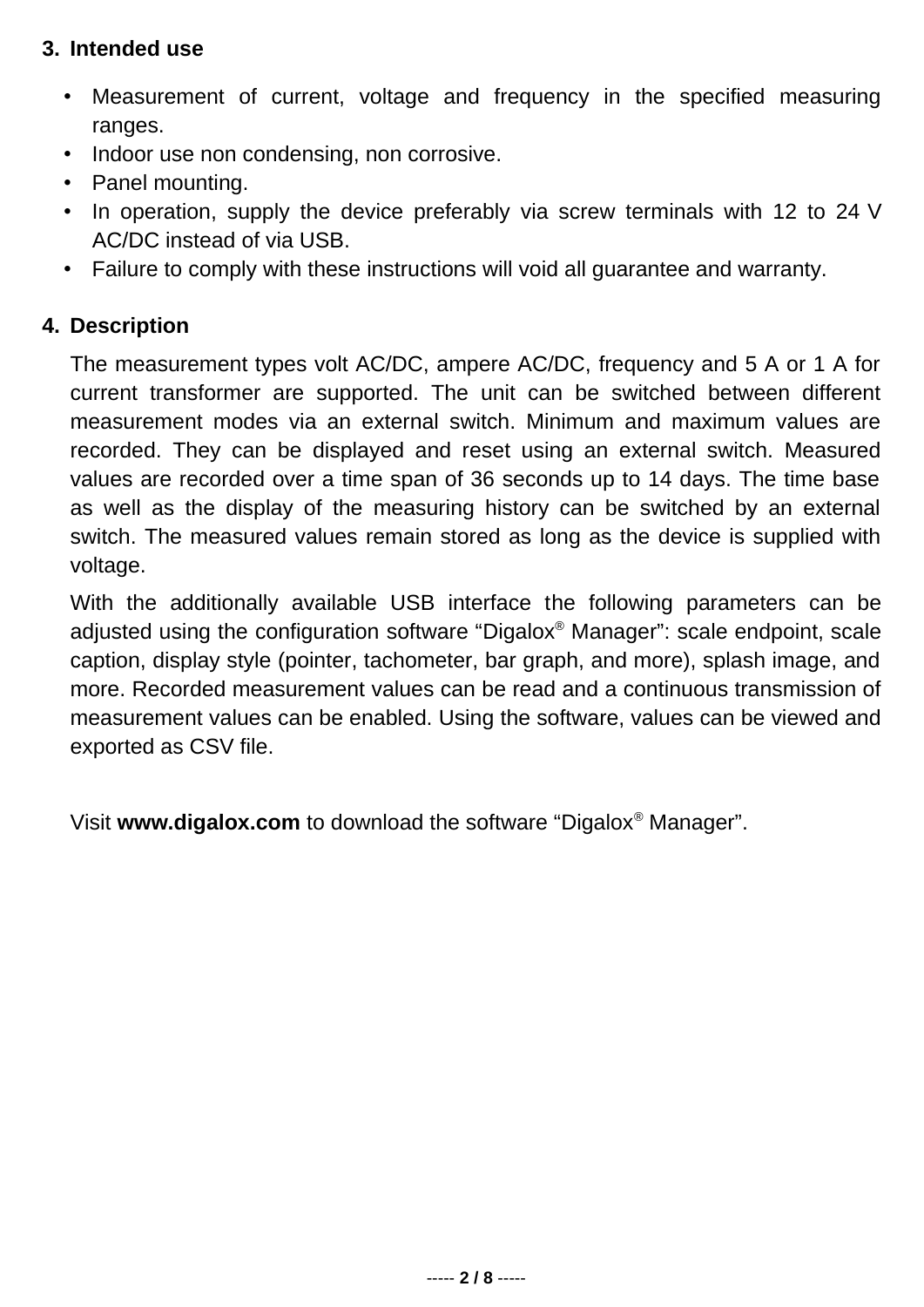### **5. Product overview**



#### **6. Mounting**

Carefully insert the device into the panel cut-out. Insert the mounting bracket from the back and push towards the panel until the device sits tight. Make sure the mounting bracket is snapped into the side of the housing. To ensure IP65 protection (dust and water jet) when mounting in a front panel, use optional gasket (separately available).

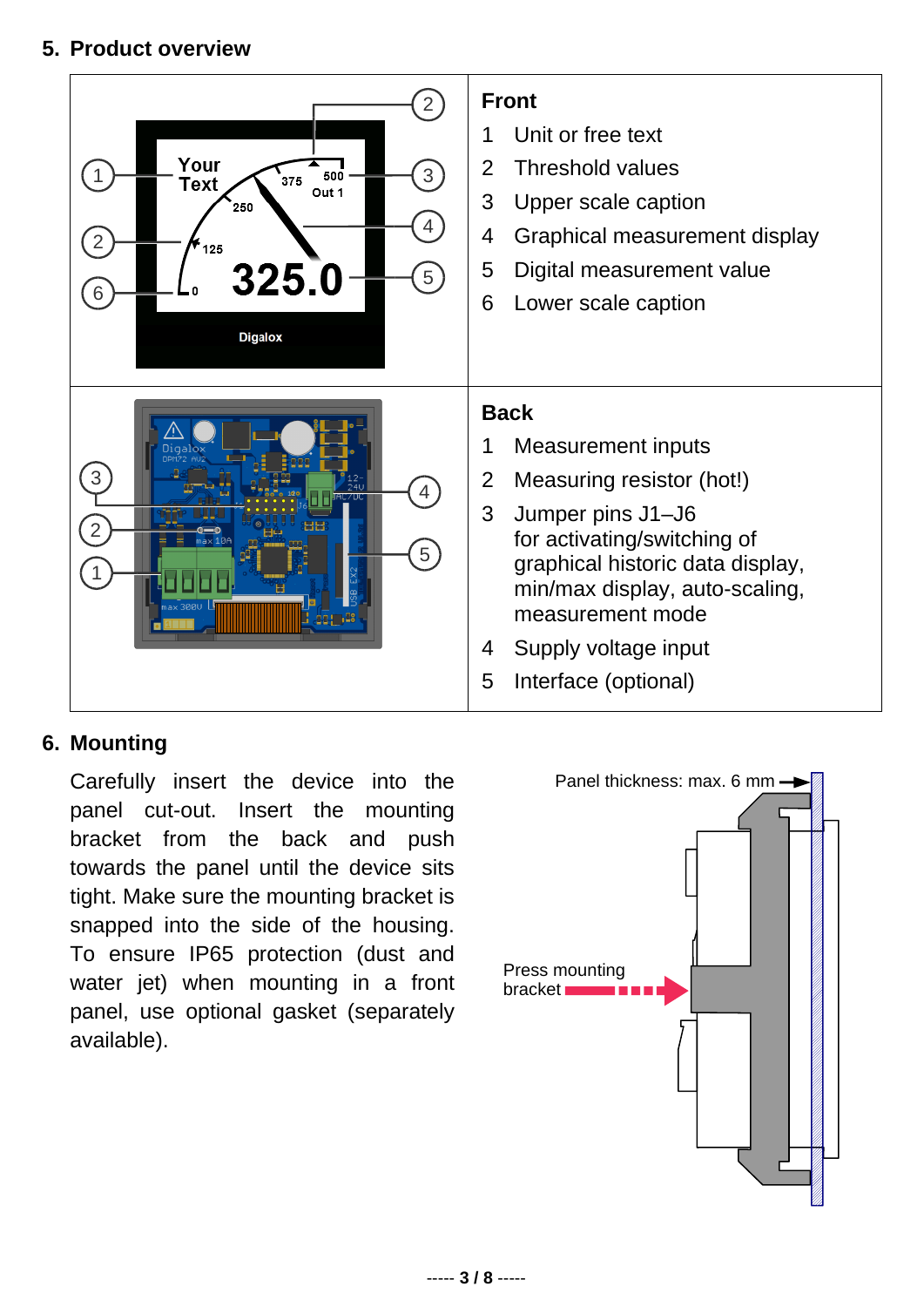### **7. Electrical connections**





**WARNING: The device may only be operated in one of the connection options shown above! Use an ultra-fast-acting fuse (FF) at the current measurement input.**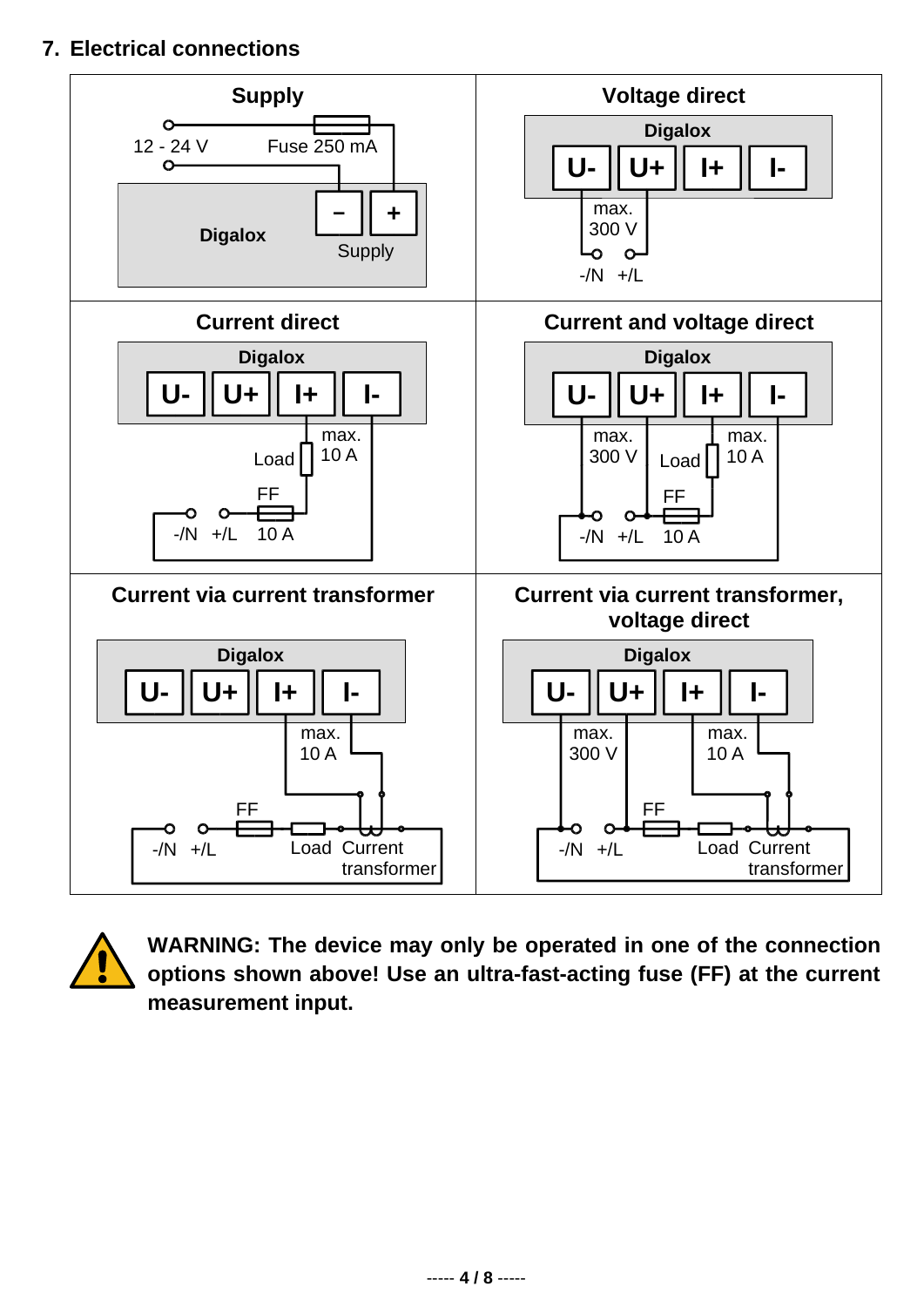## **8. Configuration**

The device can be configured via jumpers or using the additionally available USB interface with the corresponding software "Digalox® Manager". When configuring via jumpers the basic settings can be made. The configuration via USB allows full functionality.

## **Configuration via jumpers**

Select measurement mode with jumpers at J4-J6 according to table "measurement mode".

|   | <b>Measurement mode</b>            | <b>Display</b> | <b>Selection</b>                                                                                                                                                           |
|---|------------------------------------|----------------|----------------------------------------------------------------------------------------------------------------------------------------------------------------------------|
|   | V AC direct                        | <b>Volt AC</b> | $J1$ $\left[\begin{array}{ccc} 0 & 0 & 0 & 0 & 0 \\ 0 & 0 & 0 & 0 & 0 & 0 \\ 0 & 0 & 0 & 0 & 0 & 0 \end{array}\right]$                                                     |
| 2 | A AC direct                        | Ampere AC      | $J1$<br>$\begin{bmatrix} 0 & 0 & 0 & 0 & 0 \\ 0 & 0 & 0 & 0 & 0 \\ 0 & 0 & 0 & 0 & 0 \end{bmatrix}$ $J6$                                                                   |
| 3 | V DC direct                        | Volt DC        | $J1$ $\begin{bmatrix} 0 & 0 & 0 & 0 \\ 0 & 0 & 0 & 0 \end{bmatrix}$ $J6$                                                                                                   |
| 4 | A DC direct                        | Ampere DC      | $J1$ $\begin{bmatrix} 0 & 0 & 0 & 0 \\ 0 & 0 & 0 & 0 \end{bmatrix}$ $J6$                                                                                                   |
| 5 | <b>AC Frequency</b>                | Freq. Hz       |                                                                                                                                                                            |
| 6 | 5A AC scaled (current transformer) | Ampere CT      | $J1$ $\begin{bmatrix} 0 & 0 & 0 & 0 & 0 \\ 0 & 0 & 0 & 0 & 0 \end{bmatrix}$ $J6$                                                                                           |
| 7 | 1A AC scaled (current transformer) | Ampere CT      | $31$ $\begin{bmatrix} 0 & 0 & 0 \\ 0 & 0 & 0 \\ 0 & 0 & 0 \end{bmatrix}$ $\begin{bmatrix} 0 \\ 0 \\ 0 \\ 0 \end{bmatrix}$ $\begin{bmatrix} 0 \\ 0 \\ 0 \\ 0 \end{bmatrix}$ |

*Table measurement mode (factory preset, can be changed by software)*



To configure the upper scale caption, connect J3 within 10 seconds after restart and disconnect it again. The device switches to programming mode. "Prog" appears in the display, followed by the upper scale caption, whereby the digit to be changed is shown as "x". Use J2 to select which digit is to be changed. Change the value of the digit with J1. Connect J3 again to save.

If the measurement mode "5A AC scaled" or "1A AC scaled" is selected the upper scale caption must correspond to the primary value of the current transformer for correct scaling of the measured value.

# **Configuration via USB interface with software "Digalox® Manager"**

Connect the device and the computer using a USB cable. The device driver is installed automatically if the computer is connected to the Internet.



**After restart, the device always shows the first display value or the one that is selected by the jumpers J4-J6 (see table "measurement mode").**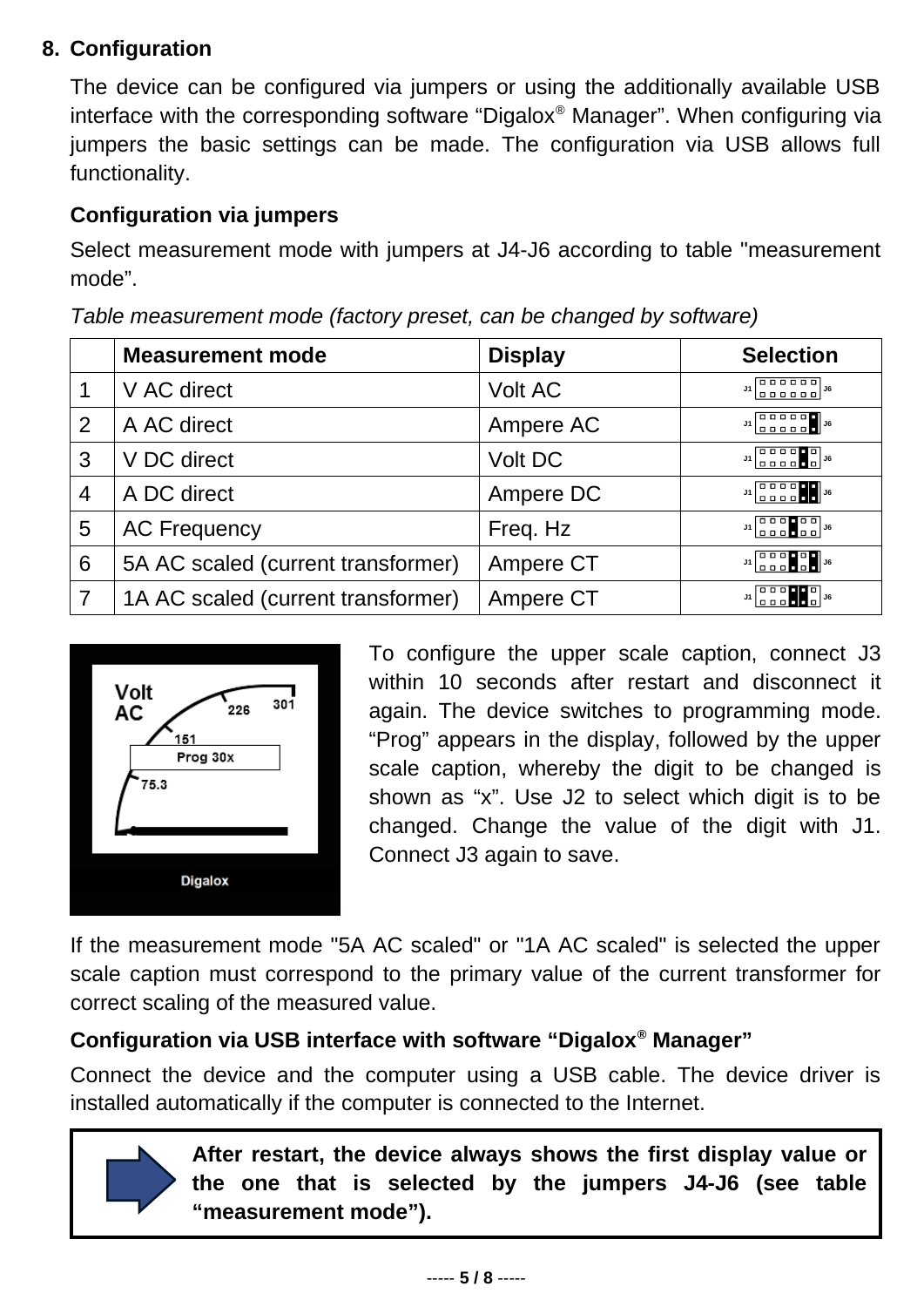# **9. Other settings**

The following functions can be activated independently during operation by shortcircuiting connectors J1-J3, e.g. using a jumper or switch:

| 100<br>%<br>75<br>50<br>25<br>3 min<br>72.00<br>10V<br><b>Digalox</b>            | J1: Graphical historic data display<br>The unit displays the stored values within<br>the set time base as a graphical trend. The<br>time base can be set to days $(7, 14)$ ,<br>hours (1, 3, 6, 12, 24, 48, 72), minutes (3,<br>15, 30) or seconds (36).<br><b>The</b><br>time<br>base<br>can be changed<br>by<br>alternately opening and closing J1 (interval<br>< 2 sec). When first opening and closing J1<br>the current time base is displayed. For each<br>subsequent opening and closing the time<br>base changes to the next setting. In order to<br>save the setting permanently, the software<br>"Digalox <sup>®</sup> Manager" and the optional USB<br>interface has to be used. |
|----------------------------------------------------------------------------------|---------------------------------------------------------------------------------------------------------------------------------------------------------------------------------------------------------------------------------------------------------------------------------------------------------------------------------------------------------------------------------------------------------------------------------------------------------------------------------------------------------------------------------------------------------------------------------------------------------------------------------------------------------------------------------------------|
| 10V<br>100<br>%<br>50<br>max:75.00<br>min: 70.00<br>25<br>2 01<br><b>Digalox</b> | J2: Min-Max display<br>The display shows the maximum<br>and<br>minimum values recorded since the<br>last<br>reset. The values can be reset by opening<br>and closing connection J2 shortly (interval <<br>2 sec). The display shows "Minmax reset".                                                                                                                                                                                                                                                                                                                                                                                                                                         |
|                                                                                  | <b>J3: Auto-scaling</b><br>The device automatically changes the upper<br>scale caption depending on the current<br>measuring value, e.g. between 10, 100 and<br>the set upper scale caption.                                                                                                                                                                                                                                                                                                                                                                                                                                                                                                |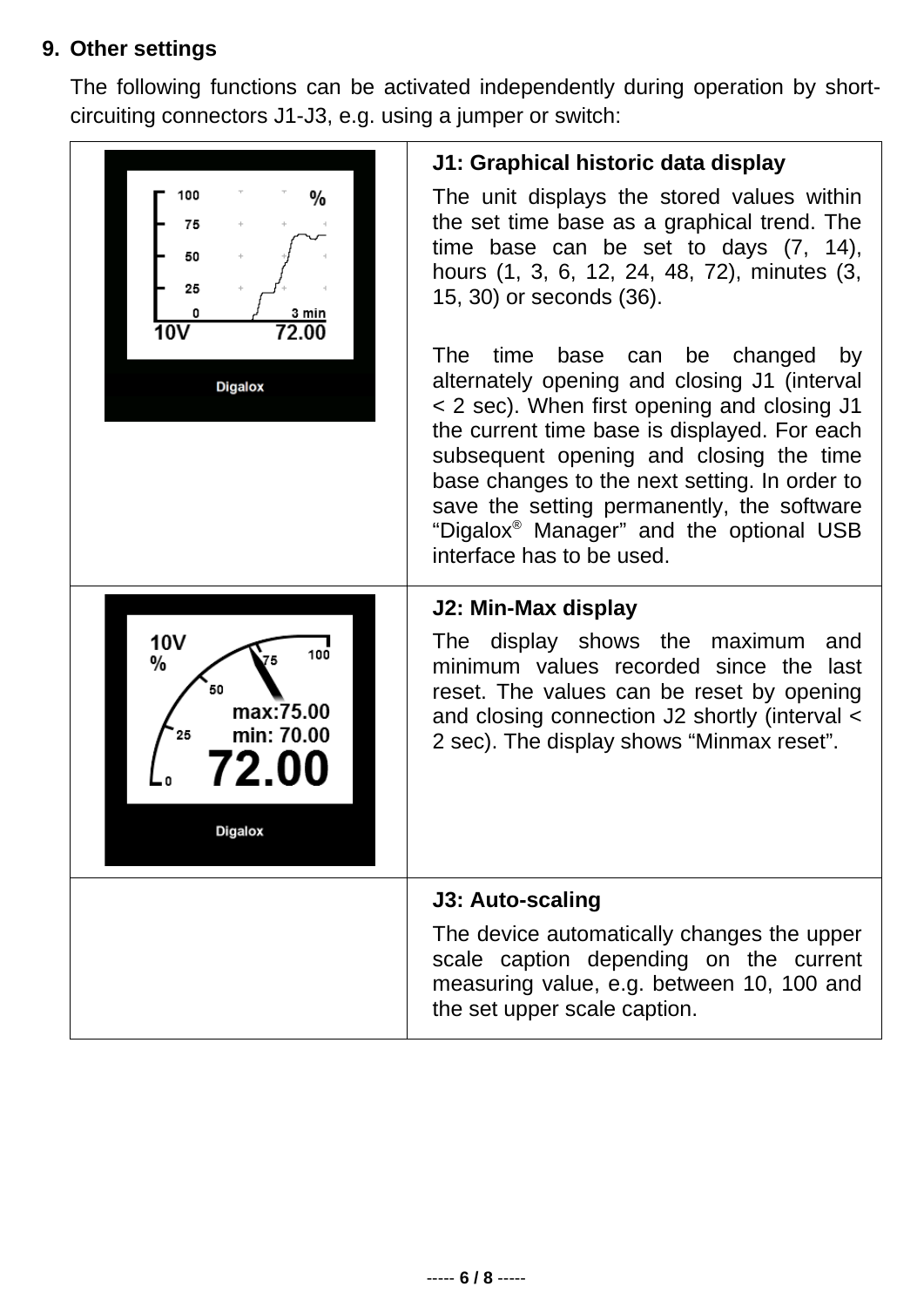### **10. Maintenance**

Periodically check all external cable connections.

### **11. Cleaning**

Observe the safety instructions before cleaning the device. Clean the device with a dry lint-free soft cloth. Do not use solvents.

## **12. Specification**

| <b>Supply</b>                                                                       | 12 - 24 V AC/DC ±10% (50/60 Hz ±10%)                                         |  |
|-------------------------------------------------------------------------------------|------------------------------------------------------------------------------|--|
| Power consumption                                                                   | Max. 1.2 W                                                                   |  |
|                                                                                     | LCD graphic display $192 \times 160$ pixels,                                 |  |
| <b>Display</b>                                                                      | 16 grey levels                                                               |  |
| Measuring range voltage                                                             | ±300 V AC/DC, 10 - 500 Hz                                                    |  |
| Accuracy voltage                                                                    | ±1 % true RMS                                                                |  |
| Internal resistance voltage                                                         | $1.3 M\Omega$                                                                |  |
| Measuring range ampere                                                              | ±10 A AC/DC and 5 A AC for current transformer,<br>10 - 500 Hz               |  |
| Accuracy ampere                                                                     | $±1$ % true RMS                                                              |  |
| Internal resistance ampere                                                          | 5 m $\Omega$                                                                 |  |
| Measuring range frequency                                                           | 10 - 1000 Hz                                                                 |  |
| <b>Accuracy frequency</b>                                                           | $±0.1$ Hz                                                                    |  |
| Measuring value update                                                              | 5 Hz (32 kHz sampling rate)                                                  |  |
| Recording of measurement                                                            | 36 seconds to 14 days,<br>180 internal memory locations                      |  |
| Connections<br>(measuring inputs)<br>- Wire gauge<br>- Wire strip length<br>- Pitch | $0.2 - 2.5$ mm <sup>2</sup> (28 - 12 AWG)<br>$7 \text{ mm}$<br>5.08 mm       |  |
| <b>Connections (supply)</b><br>- Wire gauge<br>- Wire strip length<br>- Pitch       | $0.13 - 1.3$ mm <sup>2</sup> (26 - 16 AWG)<br>$6 - 7$ mm<br>$3.5 \text{ mm}$ |  |
| Operating temperature                                                               | 0 °C to +50 °C                                                               |  |
| Storage temperature                                                                 | -20 °C to +70 °C                                                             |  |
| Operating altitude                                                                  | 0 to 2000 m above sea level                                                  |  |
| IP code                                                                             | IP65 (front), IP00 (back)                                                    |  |
| <b>Dimensions</b>                                                                   | 72 mm $\times$ 72 mm $\times$ 34 mm                                          |  |
| Panel cut-out                                                                       | 68 mm $\times$ 68 mm                                                         |  |
| Mounting depth                                                                      | 31 mm (with plugs, cable direction rear facing)                              |  |
| Net weight                                                                          | 107 <sub>g</sub>                                                             |  |